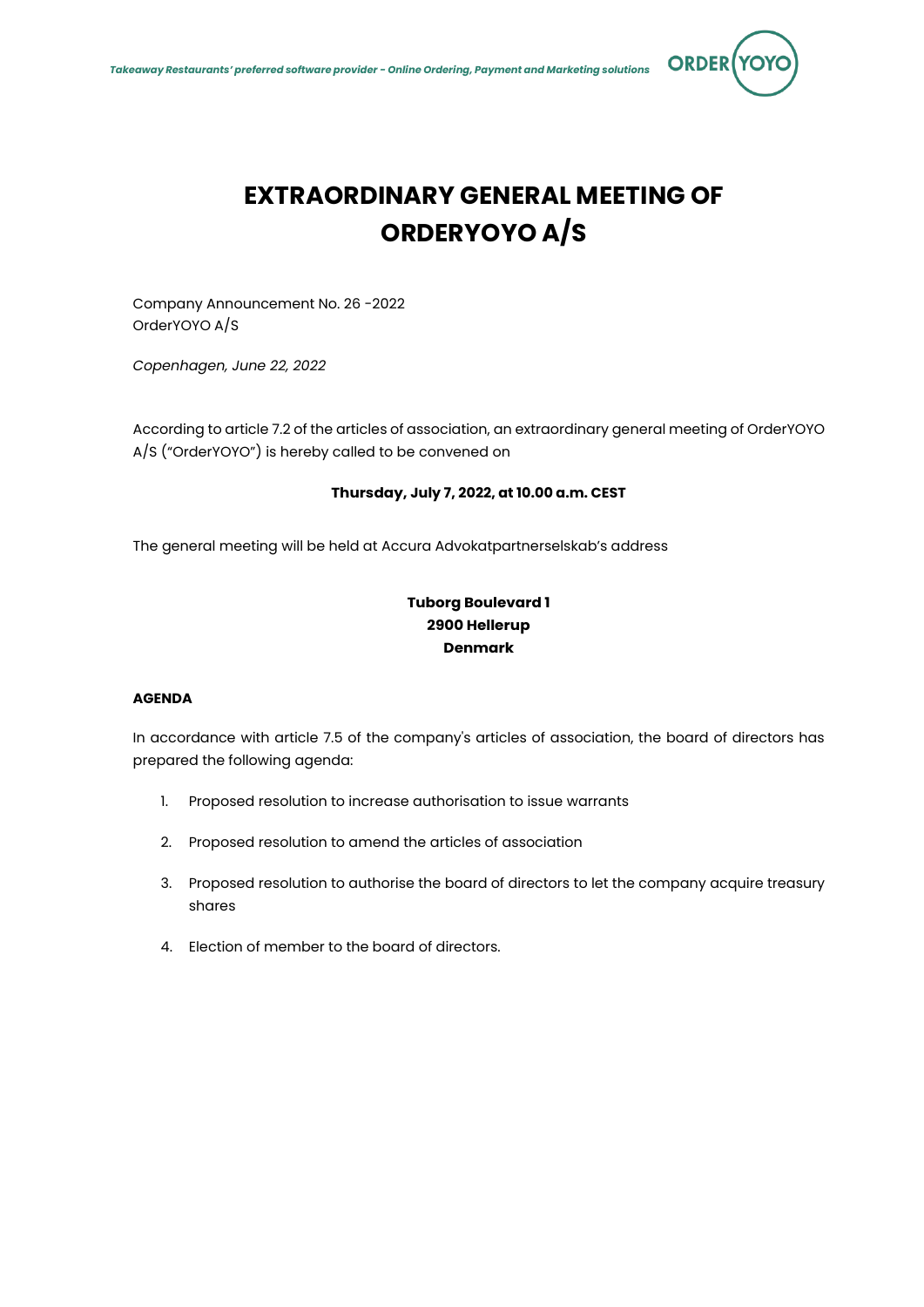

### **Re item 1**

On 17 June 2022, OrderYOYO announced that it has reached an agreement to combine OrderYOYO and app smart Gmbh ("App Smart"). As previously announced, the transaction will be financed via issuance of new shares in OrderYOYO (to the sellers and founders of App Smart) and cash payment.

As part of the transaction and their future positions in the combined company, certain App Smart and existing OrderYOYO employees will be granted warrants in OrderYOYO under the existing warrant program according to article 6.1 of the articles of association and appendix 1 (as updated). The board of directors therefore proposes to increase to existing authorisation in article 6.1 of the articles of association to issue up to additional 3,993,062 warrants granting the right to subscribe for shares in the company within the same share class as that of the existing shares in the company of nominally DKK 0.01 each and up to a total nominal amount of DKK 96,791.58 (corresponding to a total of 9,679,158 shares upon exercise) and to adopt the capital increase related to the exercise of warrants and to further to carry out the consequential amendments of the articles of association of the company.

The warrant terms will be the same as applicable in appendix 1 as updated in relation to sections 1.1, 3.2 and 4.2 made available in connection with this notice.

#### **Re agenda item 2**

As a consequence of item 1 above, the board of directors proposes to amend first section of article 6.1 of the company's articles of association with the following wording:

*"Bestyrelsen er indtil den 30. juni 2026 bemyndiget til, ad én eller flere gange, at udstede op til 9.679.158 warrants, samt til at træffe beslutning om kapitalforhøjelsen relateret til udnyttelse af warrants og til i øvrigt foretage de nødvendige konsekvensændringer i selskabets vedtægter. Warrants kan udstedes til medlemmer af bestyrelsen og direktionen samt medarbejdere, herunder endnu ikke tiltrådte medarbejdere, i selskabet og selskabets datterselskaber."*

*"The board of directors is until 30 June 2026 authorised to issue up to 9,679,158 warrants on one or more occasions, and to adopt the capital increase related to the exercise of warrants and further to carry out the consequential amendments of the articles of association of the Company. Warrants can be issued to the board of directors, members of the executive management and employees the company and its subsidiaries, including to employees whose employment have not yet begun."*

In addition, the board of directors proposes to amend second section of article 6.1 of the company's articles of association with the following wording:

"*For warrants udstedt i henhold til denne bemyndigelse og de dertil hørende kapitalforhøjelser gælder; én warrant giver ret til tegning af 1 aktie à nominelt kr. 0,01; den maksimale nominelle kapitalforhøjelse, der kan tegnes på baggrund af de udstedte warrants, udgør DKK 96.791,58 i alt; der kan*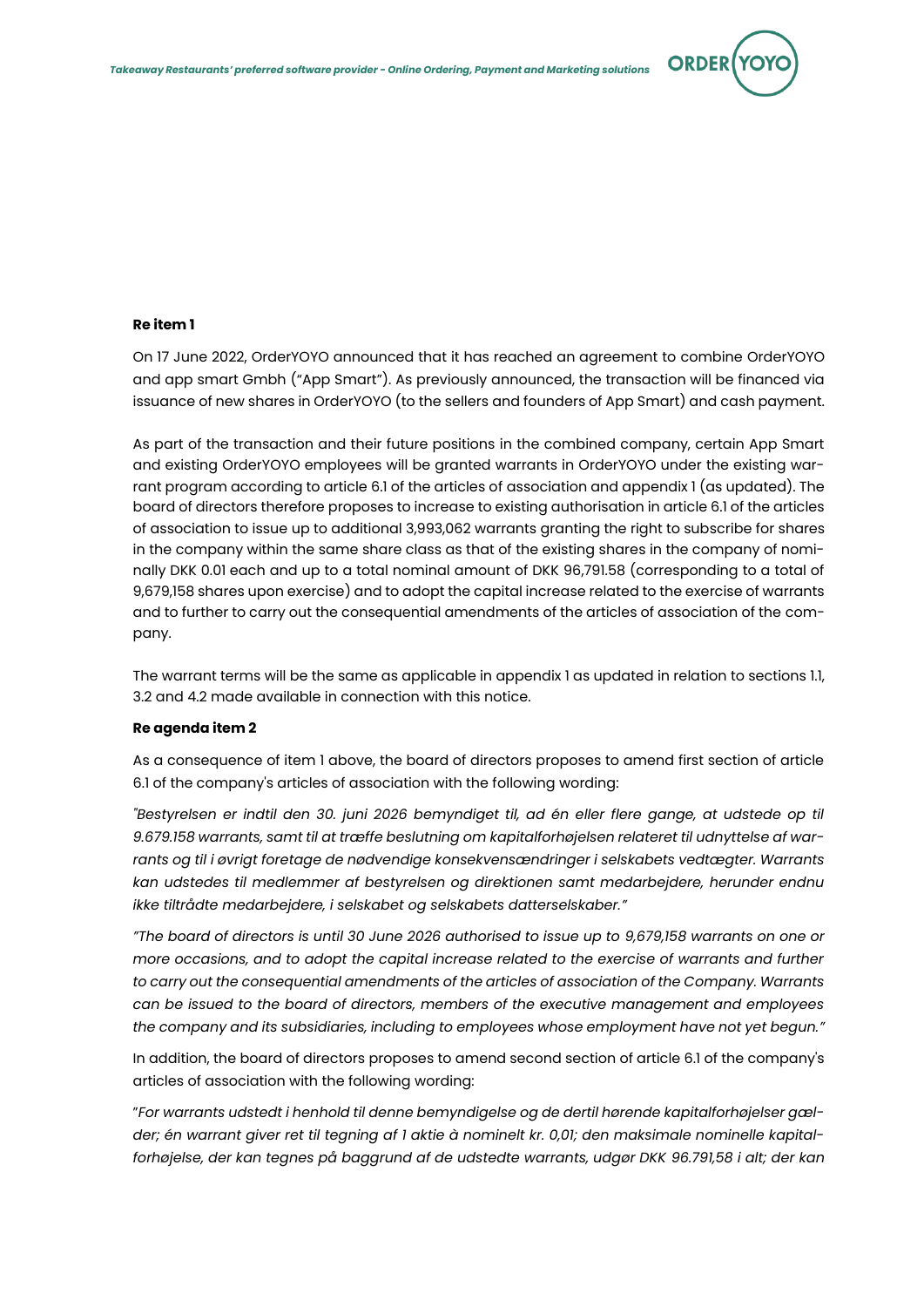*ikke ske delvis indbetaling; selskabets aktionærer skal ikke have fortegningsret til de udstedte war*rants, ligesom de heller ikke skal have fortegningsret til de aktier, der tegnes på grundlag af de *pågældende warrants; der skal ikke gælde generelle indskrænkninger i fortegningsretten, der tilkommer de nye aktier ved senere kapitalforhøjelser; kursen ved udnyttelsen af warrants fastsættes af selskabets bestyrelse på tidspunktet for tildelingen af warrants og kan være lavere end markedskurs; de nye aktier skal lyde på navn og skal optages i selskabets ejerbog; og at de nye aktier skal være omsætningspapirer."*

**ORDER** 

*For warrants issued pursuant to this authorisation and for the related capital increases the following apply; one warrant entitles the right to subscribe for 1 share of nominally DKK 0.01; the maximum nominal capital increase to be subscribed on the basis of the issued warrants amounts to DKK 96,791.58 in total; partial payment cannot be carried out; the Company's shareholders shall not*  have pre-emptive rights to the issued warrants and the shareholders shall not have pre-emptive *rights to the shares which are subscribed based on the warrants concerned; there shall not apply general re-strictions in the pre-emptive rights of the shares in subsequent capital increases; the*  subscription price in event of exercise of the warrants is determined by the company's board of *directors at the time of the grant of warrants, and the subscription price may be lower than market price; the new shares shall be registered in the holder's name and shall be recorded in the Company's share-holders register; and that the new shares shall be negotiable instruments."*

As a consequence of the changes above, 4.349.997 warrants corresponding to an increase of nominally DKK 43.499,97of the company's share capital of the authorisation will remain which will be reflected accordingly in the last part of article 6.2 of articles of association.

# **Re item 3**

The board of directors proposes to authorise the board of directors subject to applicable legislation in the period until July 7, 2027 on one or more occasions on behalf of OrderYOYO to acquire treasury shares of up to a total nominal amount of DKK 296,089.01 (corresponding to 29,608,901 shares) at market price being the average closing price applicable to the existing shares in the period covering five (5) business days prior to the date of the acquisition of shares.

# **Re item 4**

The board of directors proposes that Adrian Fröhling is elected as member of the board of directors instead of Jesper Johansen that resigns from his post as board member as he is CEO of the company.

Current members, Preben Damgaard Nielsen (chairman), Ulla Brockenhuus-Schack, Theis Regner Riber Søndergaard and Jacob Christian Bratting Pedersen that were elected on the company's annual general meeting in April 2022 will remain as members of the board of directors.

#### **Documents available at the company's office and website**

The following documents will no later than on June 22, 2022 be available for the shareholders' inspection at the company's office located at Masnedøgade 26, 2100 Copenhagen Ø: (i) the notice convening the general meeting; (ii) the total number of shares and voting rights as at the date of the notice convening the general meeting (included in this notice); (iii) the agenda (included in this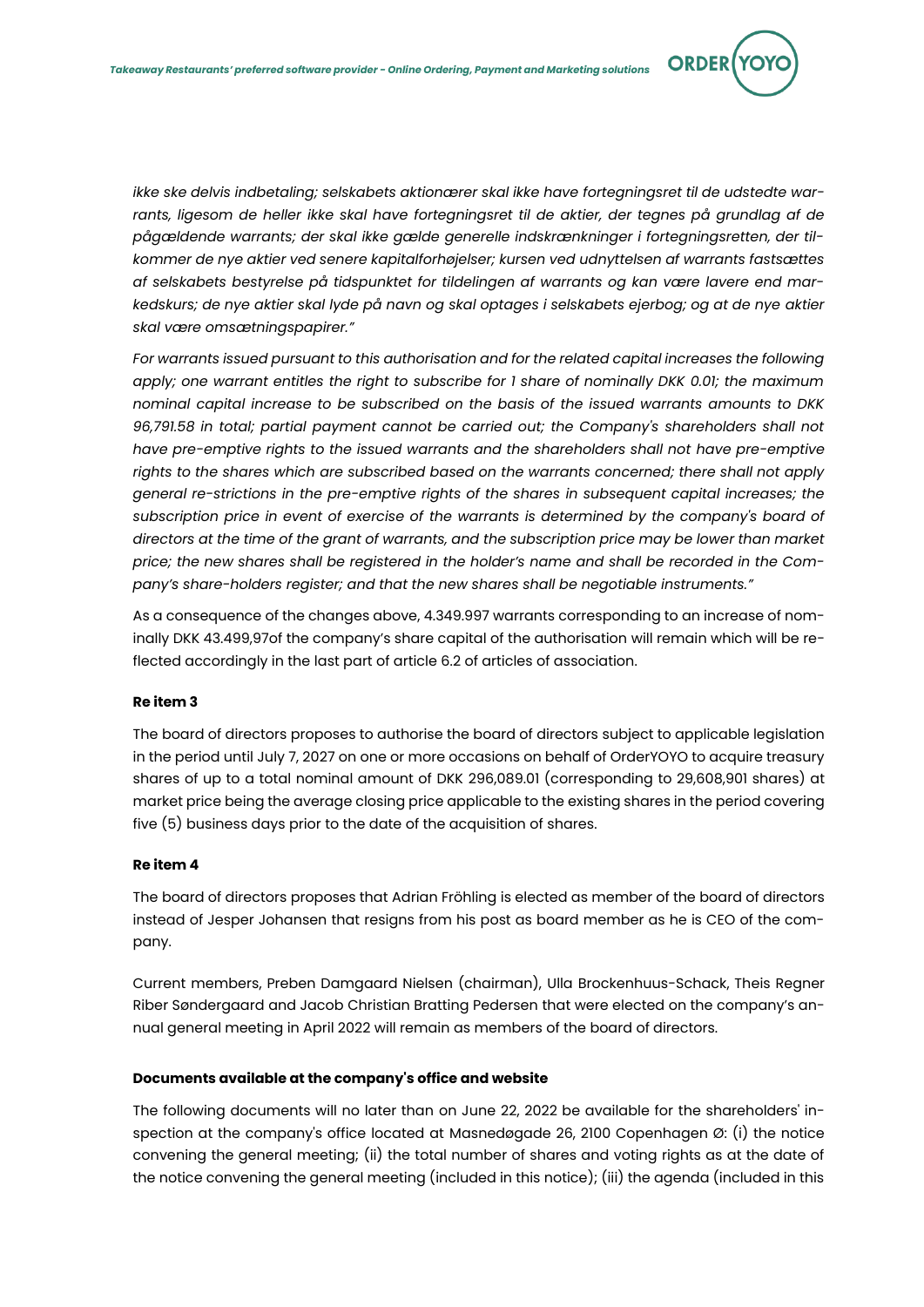

**ORDEI** 

notice); (iv) the complete proposed resolutions (included in this notice); (vi) updated articles of association including appendices; and (vii) the voting forms.

This material will also be available at the company's website www.orderyoyo.com. The relevant material will also be sent to each registered shareholder who has made a request to that effect.

# **Voting requirements**

Adoption of agenda items 3 and 4 is subject to a simple majority of the votes cast in accordance with article 9.2 of the articles of association and the Danish Companies Act.

Adoption of agenda items 1 and 2 is subject to the proposed resolution being passed by at least twothirds of the votes cast at the general meeting as well as at least two-thirds of the share capital represented at the general meeting in accordance with the Danish Companies Act.

# **Postal vote**

Shareholders may vote by post before the general meeting. If the shareholders wish to vote by post:

- electronically via the InvestorPortal on the Company's website, www.orderyoyo.com, or via Euronext Securities' website [www.vp.dk/agm.](http://www.vp.dk/agm)
- by completing, signing and returning the vote by post to Euronext Securities, Nicolai Eigtveds Gade 8, DK-1402 Copenhagen K, Denmark or by email to [vp\\_vpinvestor@euronext.com](mailto:vp_vpinvestor@euronext.com) no later than on Tuesday, July 5, 2022, at 10.00 a.m. CEST. The vote by post form can be downloaded from the Company's website www.orderyoyo.com.

# **Proxy and attendance**

Shareholders may attend the general meeting in person or by proxy and may, in both cases, be accompanied by an advisor. Proxies may exercise voting rights on behalf of shareholders subject to presenting a written or electronic and dated instrument of proxy.

Proxies may be appointed:

• electronically via the InvestorPortal on the Company's website, www.orderyoyo.com, or via Euronext Securities' website  $www.vp.dk/agm$ . by completing, signing and returning the proxy form to Euronext Securities, Nicolai Eigtveds Gade 8, DK-1402 Copenhagen K, Denmark or by email to [vp\\_vpinvestor@euronext.com](mailto:vp_vpinvestor@euronext.com) no later than Friday, July 1, 2022, at 11.59 p.m. CEST. In case of third-party proxy, the shareholder must request an admission card and voting card in the name of such third party. The proxy form can be downloaded from the Company's website www.orderyoyo.com.

# **Admission cards, voting cards and record date**

Admission card may be requested: